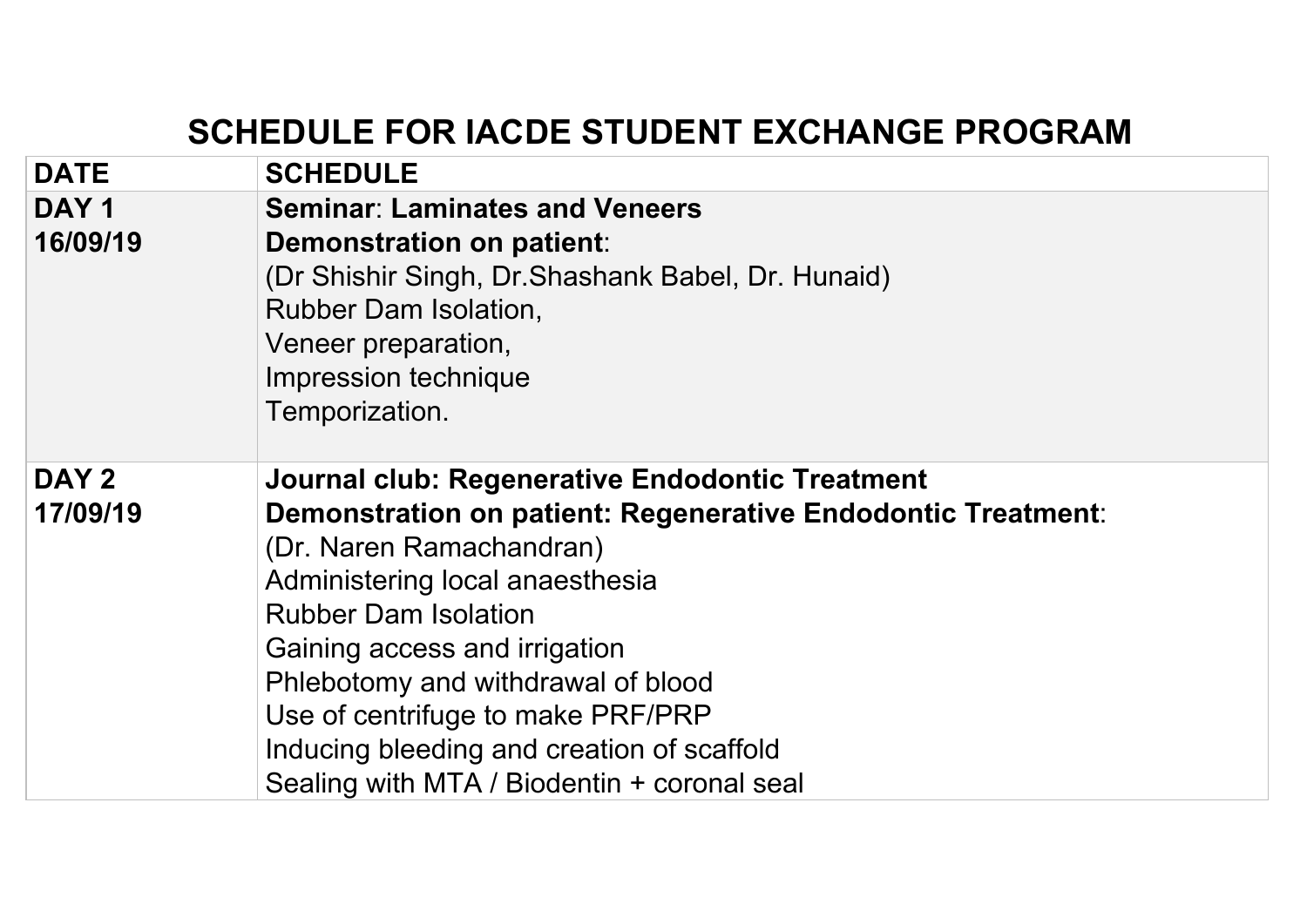| DAY 3<br>18/09/19 | Demonstration on patient: Periapical Surgery- Apicoectomy with MTA<br>(Dr. Shishir Singh, Dr. Gaurav Kulkarni, Dr Padmini, Dr. Roshan Shetty)<br>Administering local anesthesia<br>Incision and elevation of periosteal flap<br>Osteotomy<br>Curettage<br>Apicoectomy (Root end resection, preparation and filling)<br>Suturing<br>Post-operative instructions |
|-------------------|----------------------------------------------------------------------------------------------------------------------------------------------------------------------------------------------------------------------------------------------------------------------------------------------------------------------------------------------------------------|
| DAY 4             | Demonstration on patient: Cementation of veneers                                                                                                                                                                                                                                                                                                               |
| 19/09/19          | (Dr Shishir Singh, Dr. Shashank Babel, Dr. Hunaid)                                                                                                                                                                                                                                                                                                             |
|                   | Removal of temporary restoration                                                                                                                                                                                                                                                                                                                               |
|                   | Clinical try in of veneers                                                                                                                                                                                                                                                                                                                                     |
|                   | Preparation of the veneers for cementation                                                                                                                                                                                                                                                                                                                     |
|                   | Preparation of the tooth for bonding                                                                                                                                                                                                                                                                                                                           |
|                   | Application of cement and seating of the veneers                                                                                                                                                                                                                                                                                                               |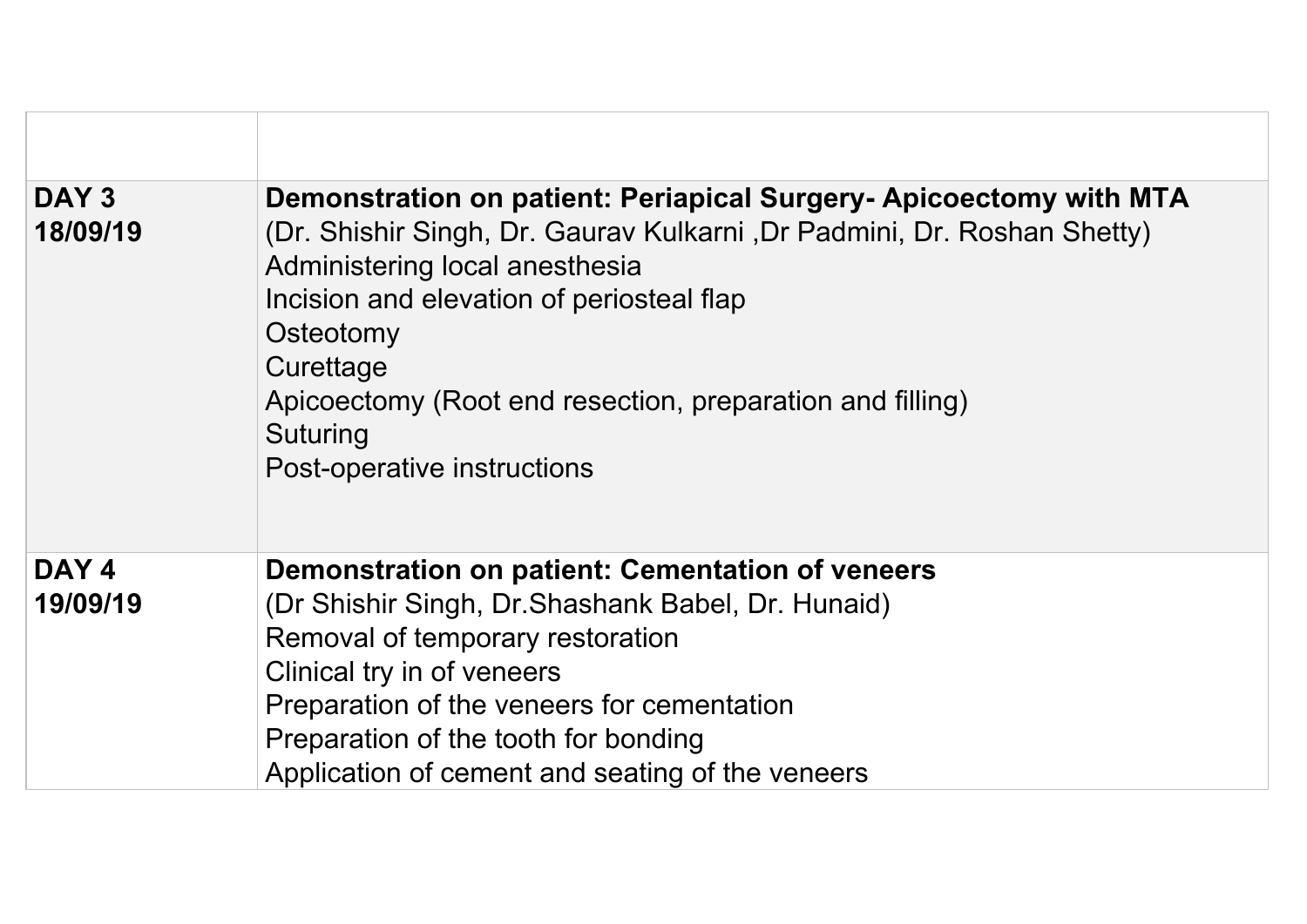|                              | Finishing and polishing<br><b>Demonstration on Direct Composite restorations</b><br>(Dr Rajesh Podar, Dr. Ameya Lokhande, Dr Ibrahim)<br>Administering local anaesthesia<br>Preparation of operating site<br>Shade selection<br>Rubber dam isolation<br>Tooth preparation<br>Restoration with composite<br>Finishing and polishing |
|------------------------------|------------------------------------------------------------------------------------------------------------------------------------------------------------------------------------------------------------------------------------------------------------------------------------------------------------------------------------|
| DAY <sub>5</sub><br>20/09/19 | <b>Molar RCT Single Visit Endo.</b><br>(Dr. Avinash Salgar, Dr. Gaurav Poplai, Dr. Ahmed Bashir)<br>Administering local anesthesia<br>Rubber dam isolation<br>Access cavity preparation<br>Working length determination                                                                                                            |